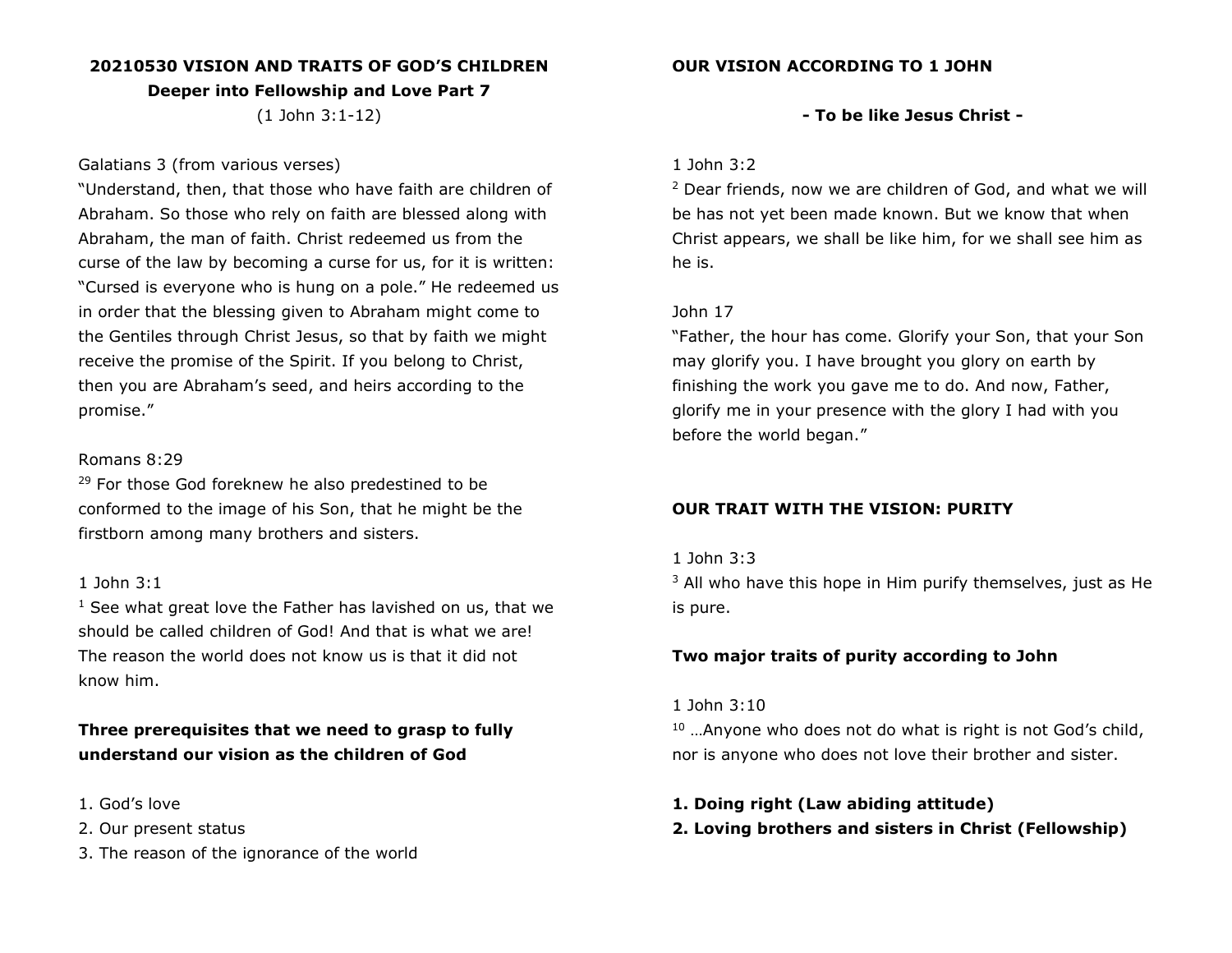# **HOW GOD COMPLETES THIS VISION AND TRAITS IN US**

**Three stages in God's work for us**

### **The First stage: Renewing our spirit**

#### Ephesians 2:8

 $8$  For it is by grace you have been saved, through faith  $-$  and this is not from yourselves, it is the gift of God. (Ephesians 2:8)

# **The Second stage (current): Renewing our mind**

1 Peter 1;4-7

<sup>4</sup> …This inheritance is kept in heaven for you,

<sup>5</sup> who through faith are shielded by God's power until the coming of the salvation that is ready to be revealed in the last time.

<sup>6</sup> In all this you greatly rejoice, though now for a little while you may have had to suffer grief in all kinds of trails.

 $7$  These have come so that the proven genuineness of your faith – of greater worth than gold, which perishes even though refined by fire – may result in praise, glory, and honor when Jesus Christ is revealed. (1 Peter 1:4-7 NIV)

#### Romans 12:2

 $2$  Do not conform to the pattern of this world, but be transformed by the renewing of your mind. Then you will be able to test and approve what God's will is – His good, pleasing, and perfect will.

# **The Third stage (final): Renewing our body**

### Philippians 3:20-21

<sup>20</sup> But our citizenship is in heaven. And we eagerly await a Savior from there, the Lord Jesus Christ,  $21$  who, by the power that enables him to bring everything under his control, will transform our lowly bodies so that they will be like his glorious body.

According to the bible, especially the relevant passages in the New Testament on our future body, we can conclude the following concerning the resurrection of the body.

- 1. It will be a genuine body like that of Christ.
- 2. It will be both permanent and indestructible.
- 3. In some sense, it will be the same body that was put in the grave, but in another sense it will be different. There is some mystery with respect to the resurrection body that the Scriptures do not fully explain.
- 4. Though there will be a certain physical connection between the old and new, the nature of that connection is not explained.
- 5. What we do know is that our resurrected bodies will be something glorious. We will also talk more about this subject in another message.